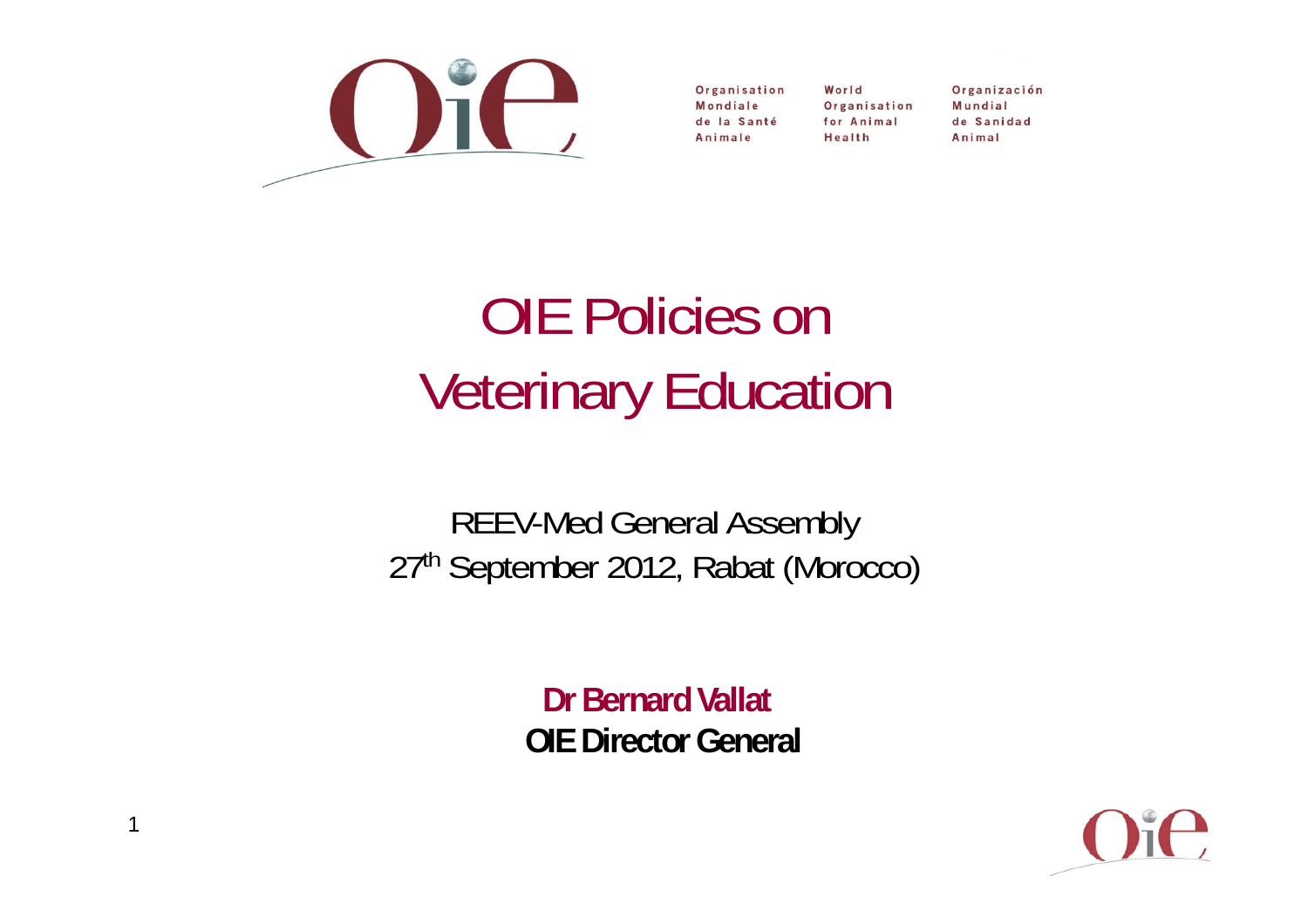## **Contents**

- ▶ Role of the OIE in Veterinary Education
- Global OIE conferences
- $\triangleright$  Work of the ad hoc group
- $\triangleright$  Expectations
- $\triangleright$  Conclusions

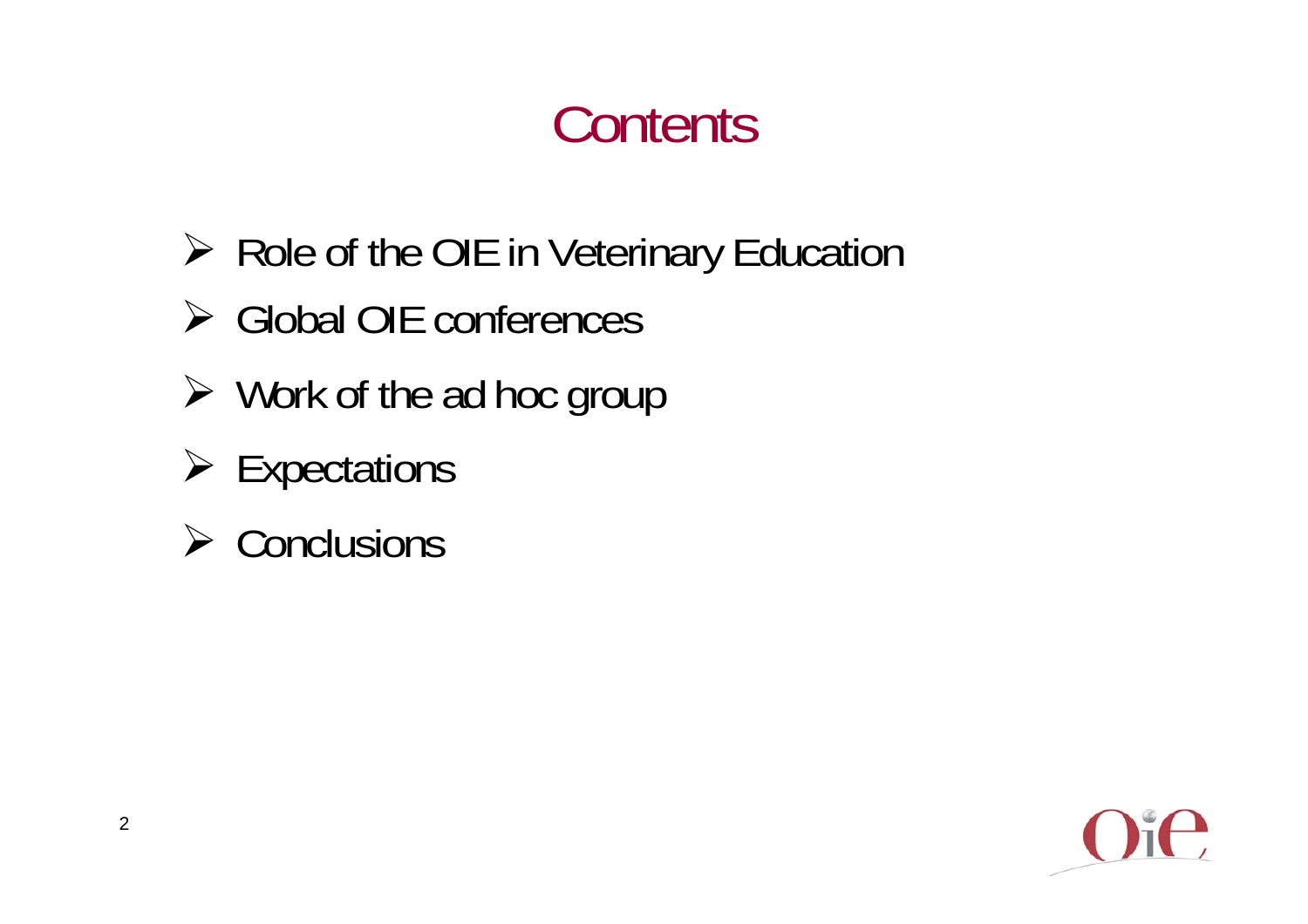# Role of OIE

- Activities of Veterinary Services are recognised as 'global public goods'.
- Performance of Veterinary Services will largely depend on the ability, skill and qualification of their human resources.
- The foundation of each Veterinary Service is their personnel and the Veterinary Education (VE) they have received.
- However in many countries of the world the level of VE is not acceptable.

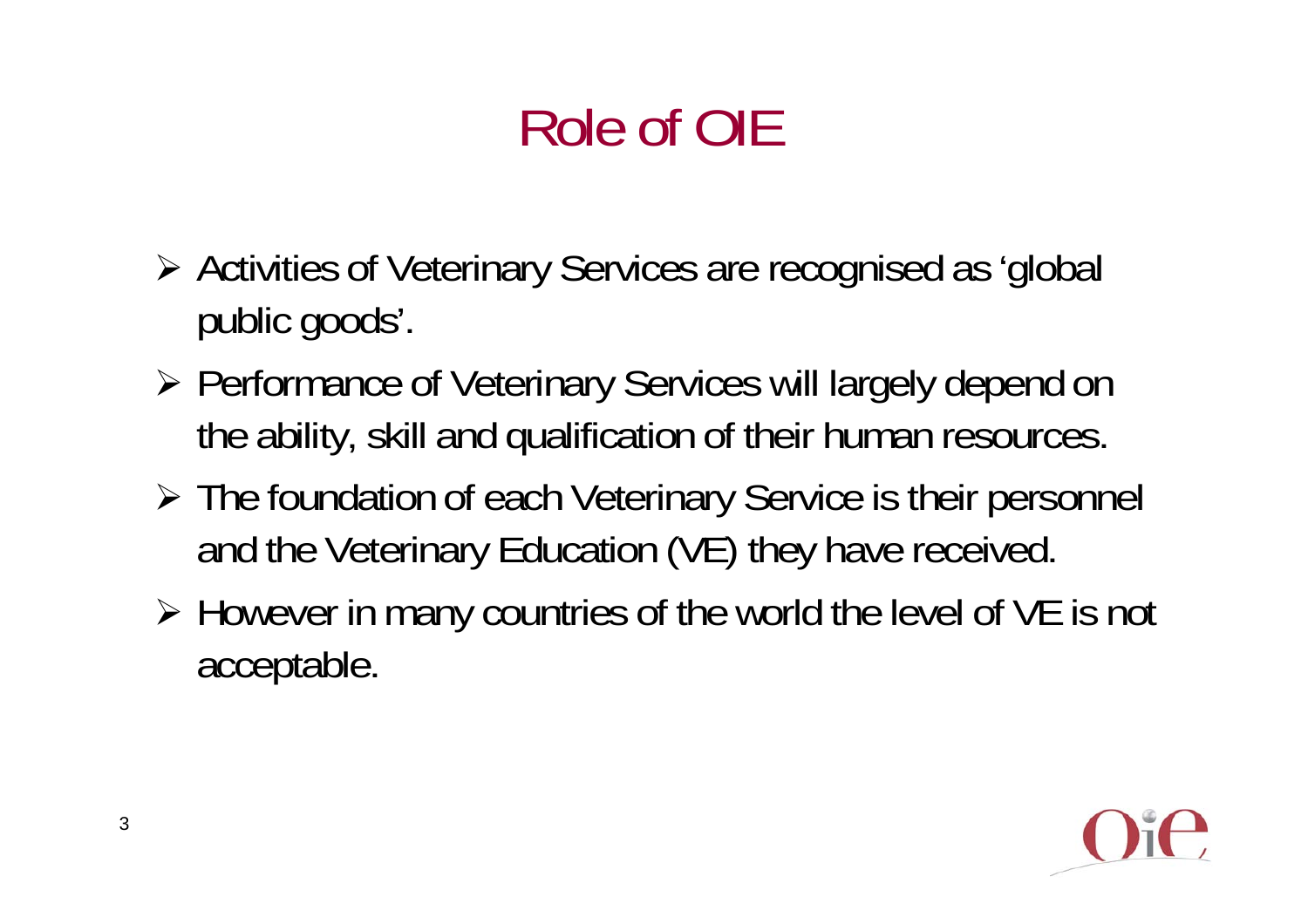# Role of OIE (contd)

- $\triangleright$  In some countries there are far too many VEE's; up to 80 % of them do not provide an adequate educational standard.
- Therefore the OIE has been mandated by Members to take a global leadership role in establishing the basic Veterinary Education requirements for effective public and private sector components of National Veterinary Services.
- Undoubtedly VE is a key component of any plan to improve Veterinary Services and quality of Veterinary profession and its recognition by society.
- Furthermore knowledge and competence of Veterinary Services are important evaluation criteria in the framework of the PVS evaluation tool.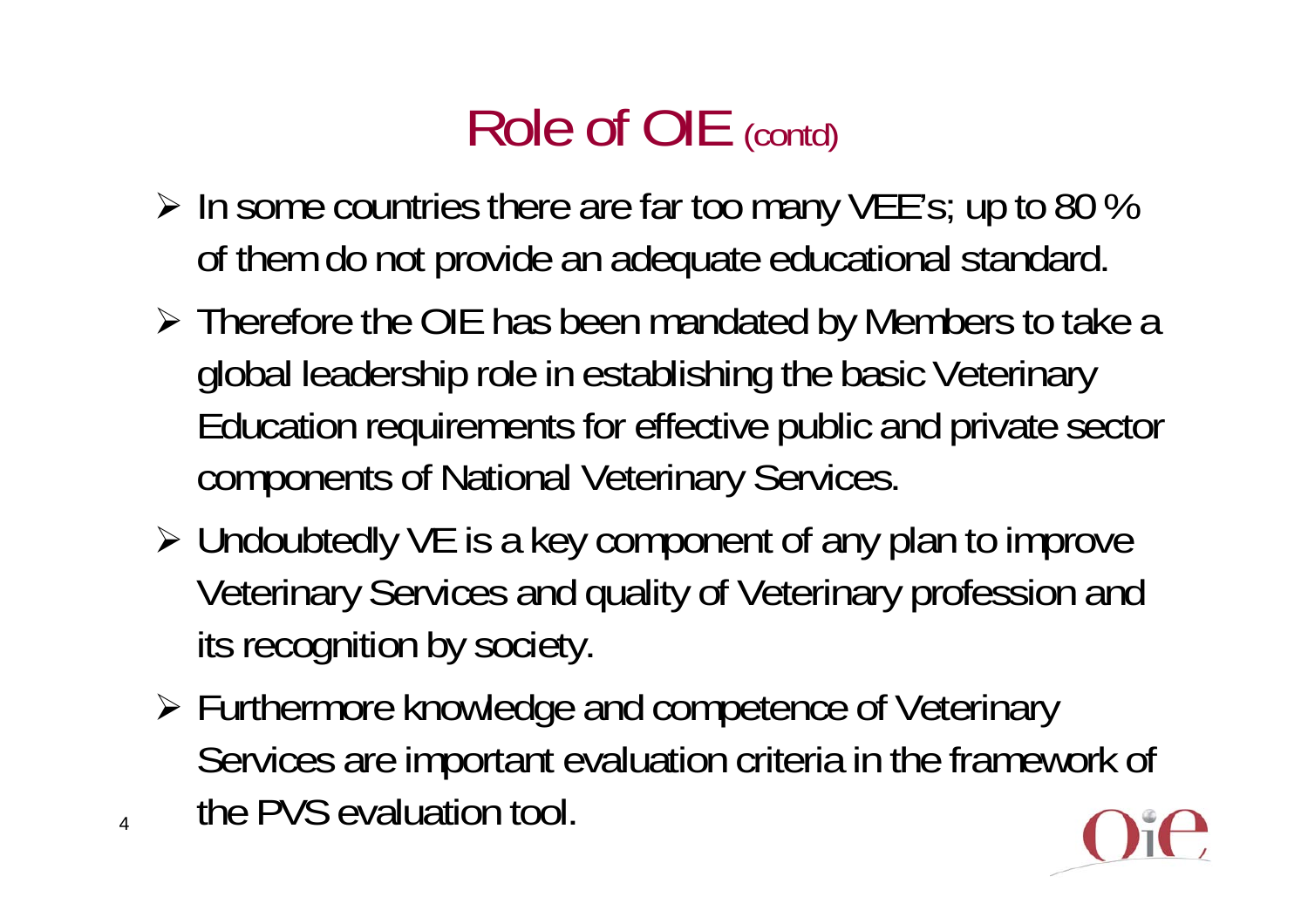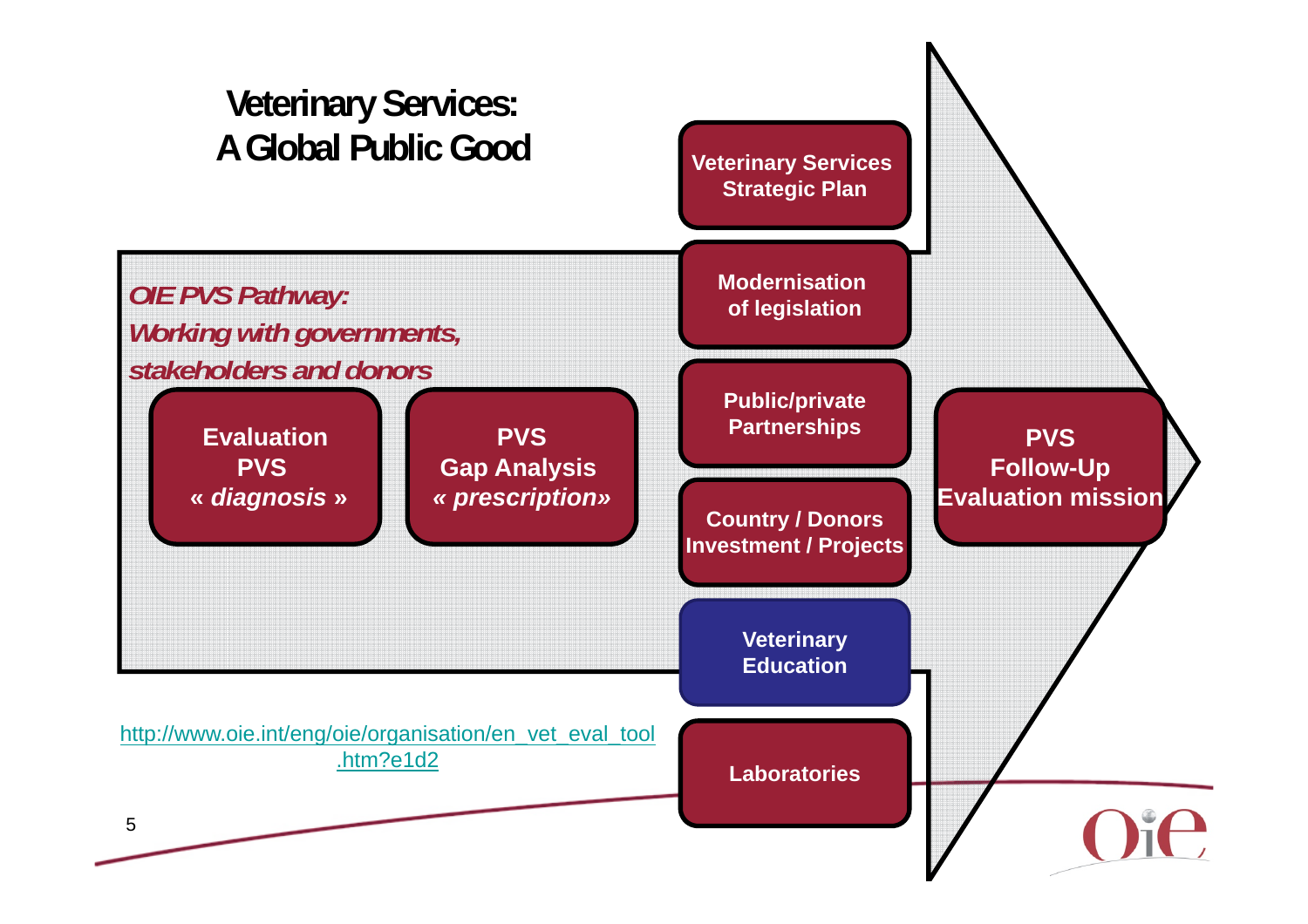## OIE PVS Tool



Veterinary education: an element of many critical competencies (CC) Specific reference in CC 1-1, 1-2 & I-3

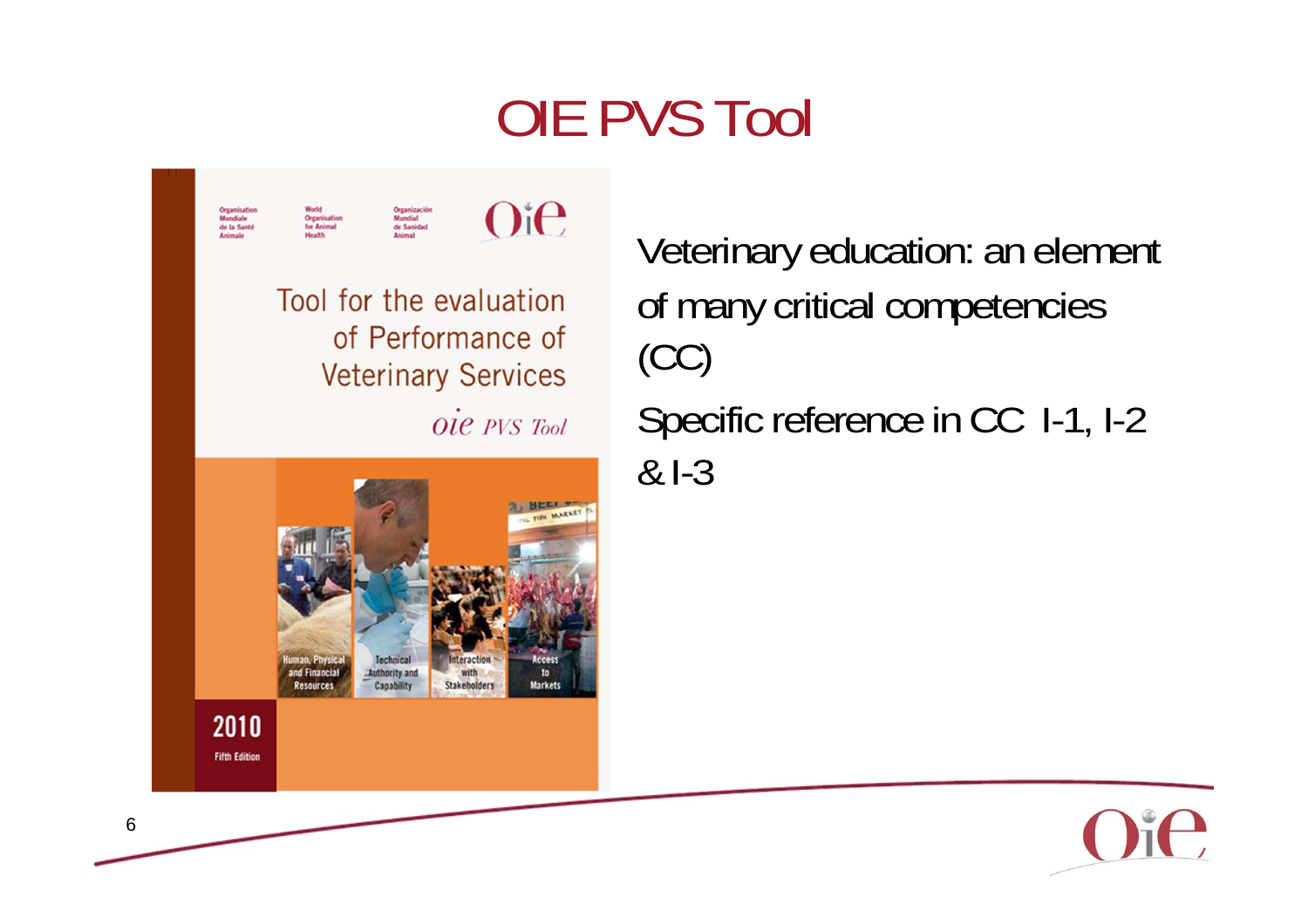## Role of OIE (contd)

- OIE supports Members working with organisations, governments and donors to promote funding of twinning projects between VEEs in different countries.
- OIE also recognises the need for close collaboration between VEE's and effective Veterinary Statutory or equivalent bodies (VSB's).

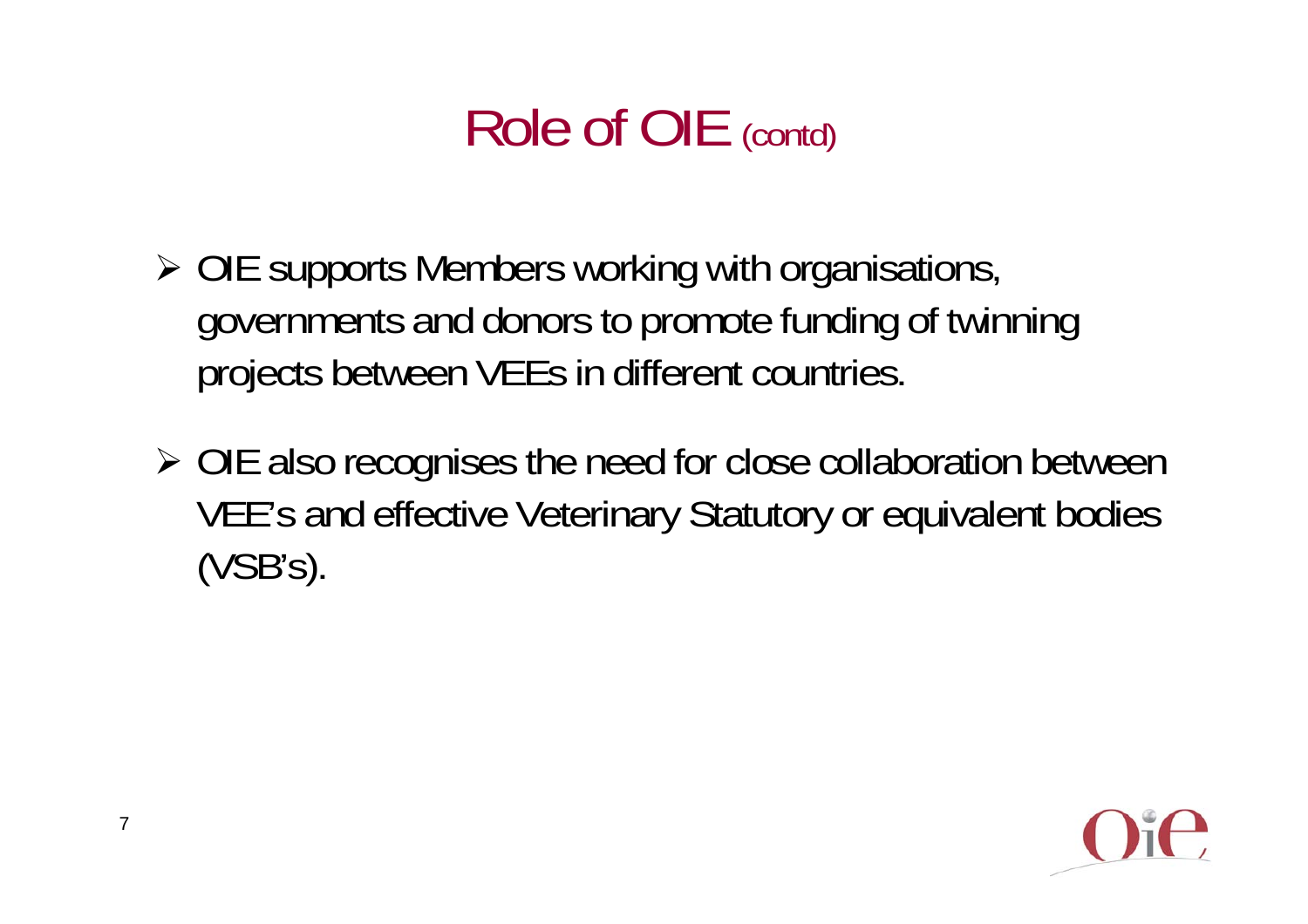## Global Conferences

- ► The 1<sup>st</sup> Global Conference (Paris 2009) identified the need for defining minimum competencies applicable to all countries worldwide which a graduate veterinarian (day 1) should be capable of for efficient performance.
- $\triangleright$  The common view is that this includes the effective delivery of both public and private components of National Veterinary Services and that this should comply with the OIE standards as published in the Terrestrial and Aquatic Animal Health Codes.
- $\triangleright$  To this end, the OIE convened an expert ad hoc Group on Veterinary Education.

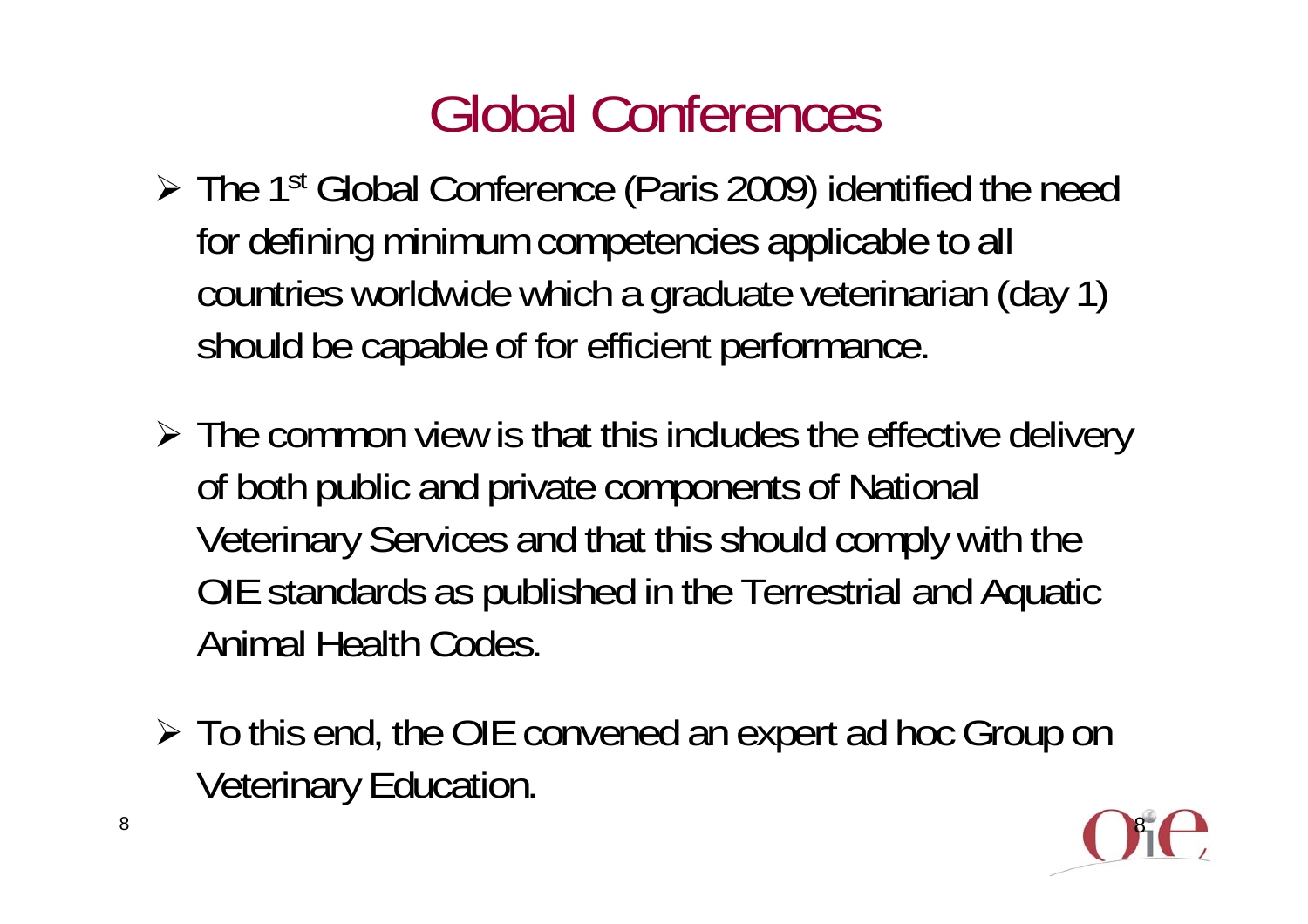#### Global Conferences (contd)

- > The 2<sup>nd</sup> Global Conference (Lyon 2011) highlighted the importance of a core ('minimum') curriculum to address day 1 competencies, emphasised the role of VSB's and encouraged the OIE to develop the concept of twinning between VEE's.
- ▶ Both conferences were attended by more than 300 Deans and persons from more than 100 countries.
- ► The 3<sup>rd</sup> Global Conference on VE and in particular the role of VSB's is scheduled for 3rd – 5th December 2013 in Brazil.

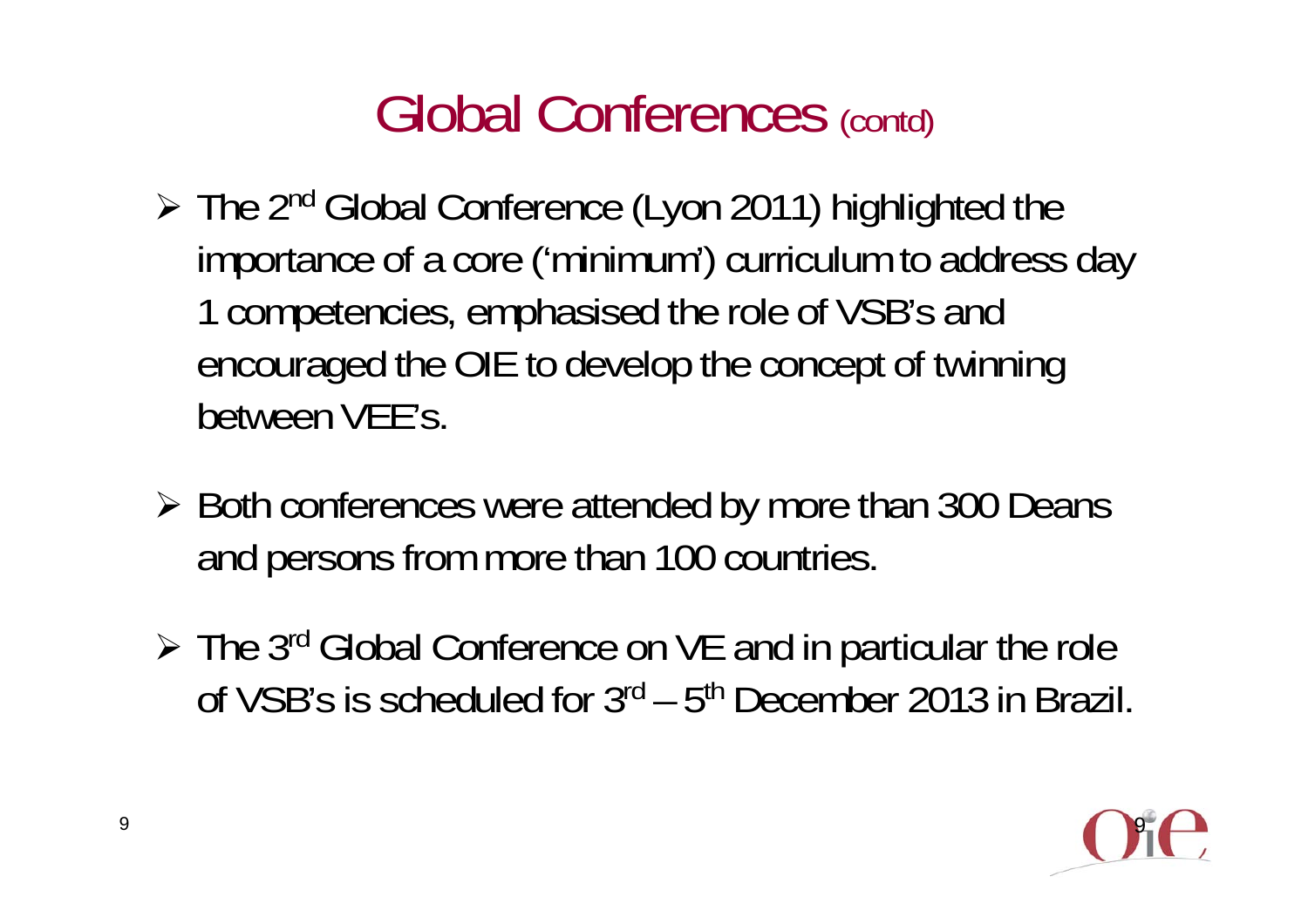# Ad hoc Group

- Established in 2010 and composed of veterinary Deans, academicians and other experts (total of nine) from the five OIE regions plus representatives from the World Bank and the World Veterinary Association.
- The Ad Hoc Group met for the fifth time in July 2012 and after preparing Day 1 Competencies continued work on the 'model core curriculum' and endorsing 'OIE guidelines on twinning between VEE's and VSB's' (similar to the OIE twinning between laboratories).

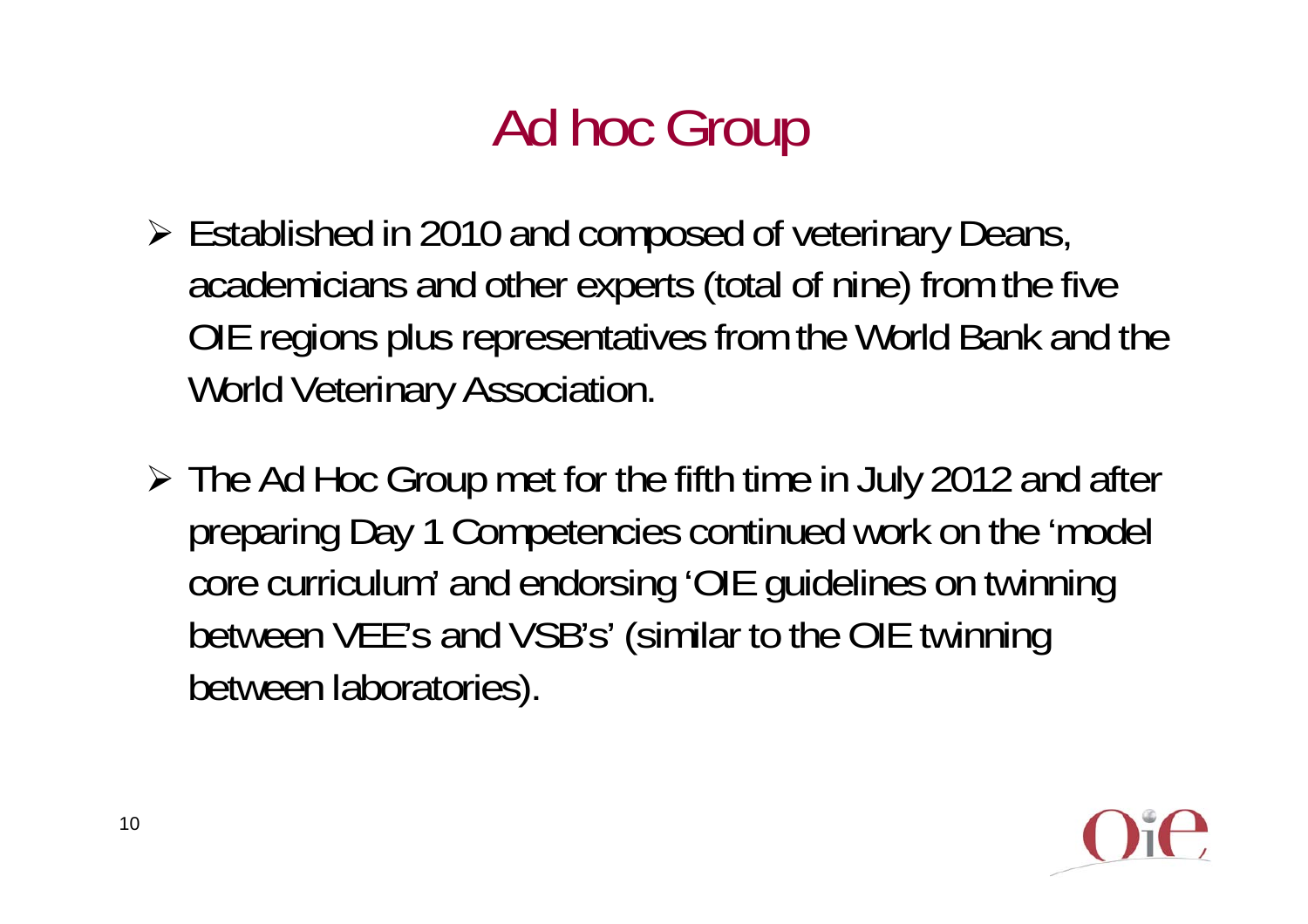### Ad Hoc Group (contd)

 A draft document for postgraduate skills and continuing education for graduate veterinarians is further being worked on.

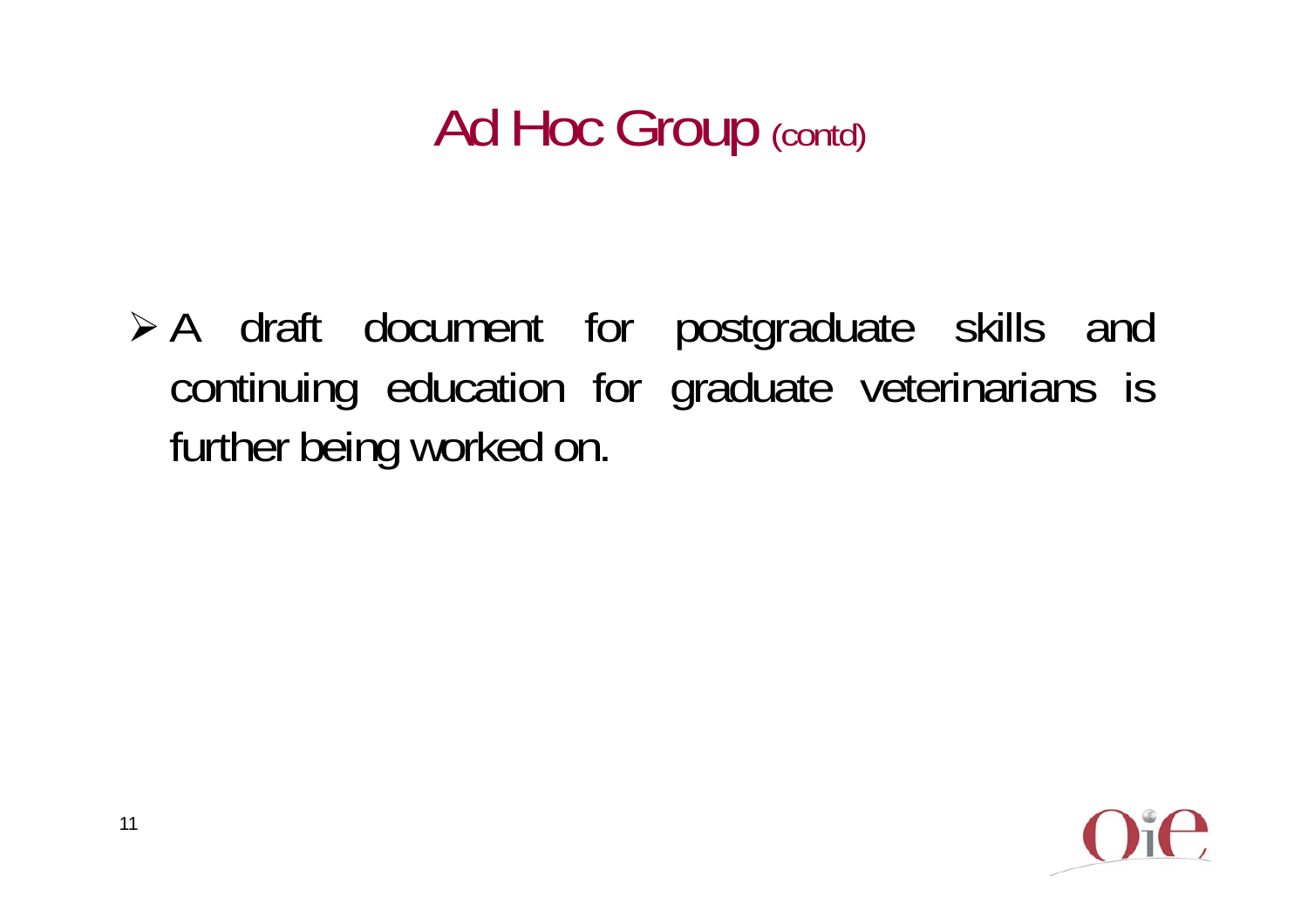# Day 1 Competencies

- 1. Basic competencies:
	- a) General competencies  $\Rightarrow$  are not the subject of OIE recommendations (e.g. clinical veterinary sciences, animal production, etc)
	- b) Specific competencies => objective is mastery of these topics at Day 1 (eg zoonoses, transboundary animal diseases, animal welfare, epidemiology, and veterinary legislation)
- 2. Advanced competencies: => objective is to have awareness at Day 1 but competence must be developed through postgraduate and continuing education.

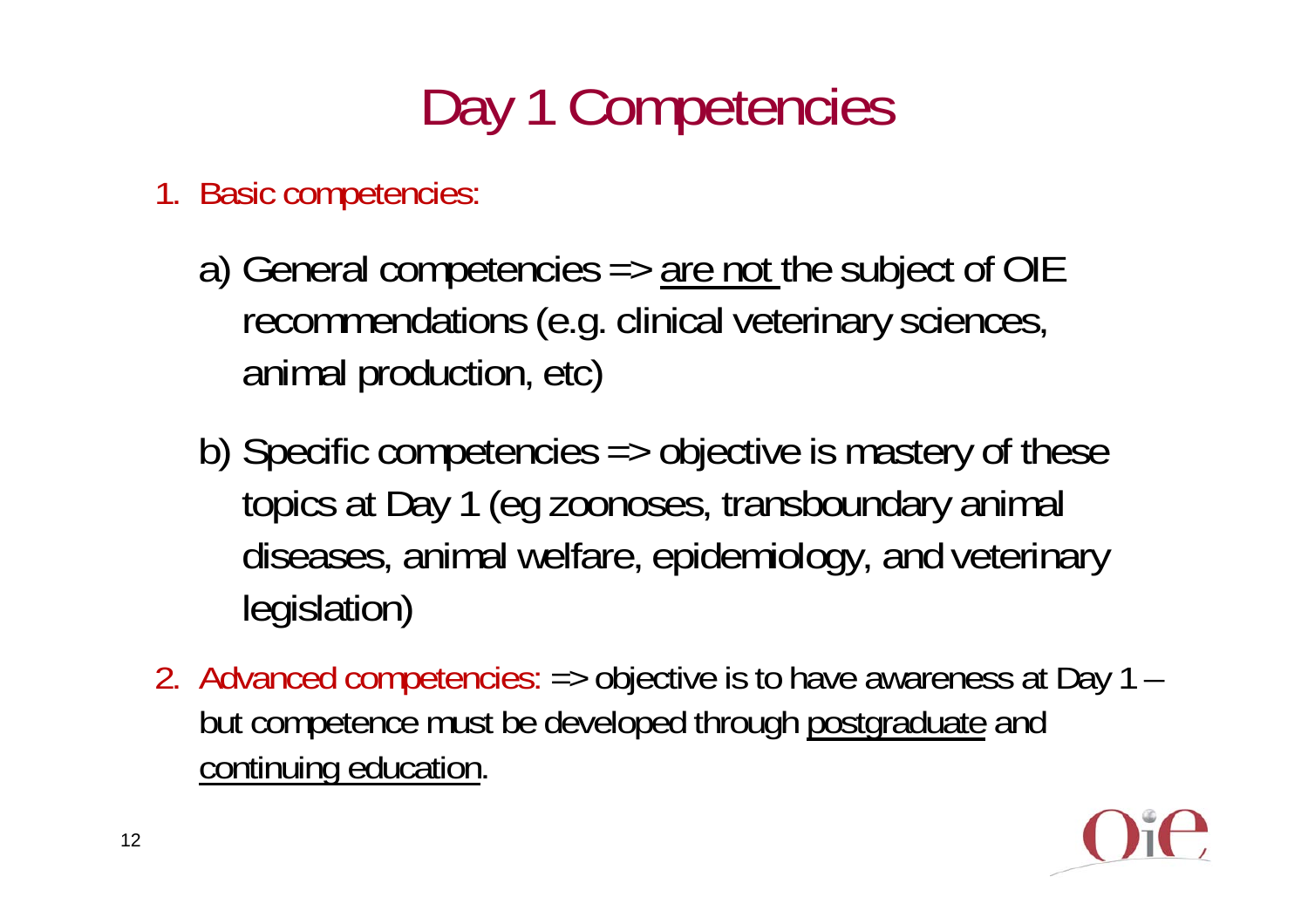### DAY 1 Competencies

> In May 2012 the OIE published the "Recommendations on the Competencies of graduating veterinarians ('Day <sup>1</sup> graduates') to assure the quality of national Veterinary Services at the entry-level".



=> Minimum competencies brochure published on OIE website: http://www.oie.int/fileadmin/Home/eng/Support\_t o\_OIE\_Members/Vet\_Edu\_AHG/DAY\_1/DAYO NE-B-ang-vC.pdf

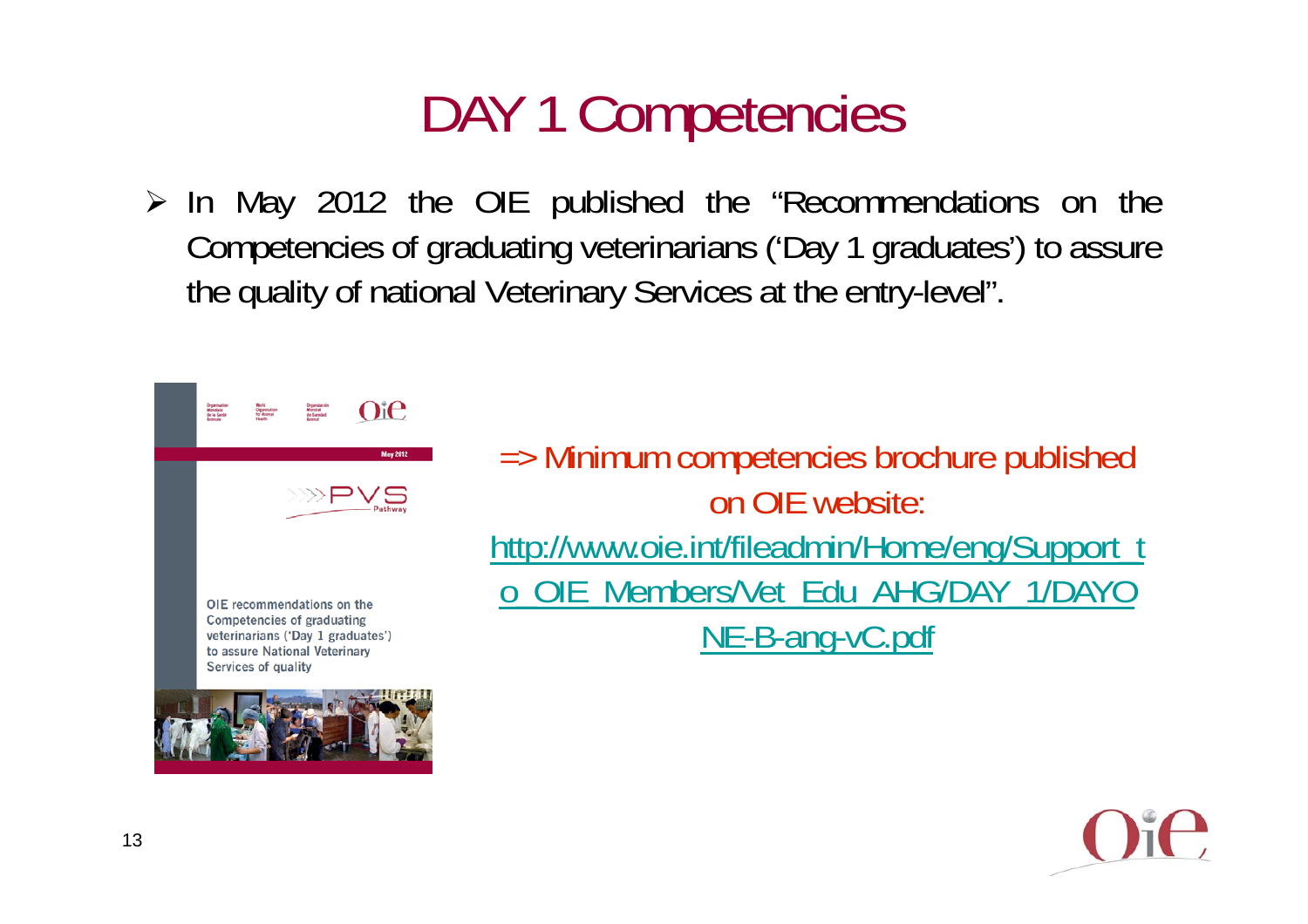# Day 1 competencies

- OIE recommends that specific Day 1 competencies which must be taught in the core ('minimum') curriculum include zoonoses, transboundary and emerging animal diseases, animal welfare, epidemiology, food safety, disease control and veterinary legislation.
- $\triangleright$  Day 1 competencies will apply to only a part of VE programmes. All countries will decide that some contents will be added according to local circumstances.
- Day 1 competencies were presented and published in June 2012 and have been widely distributed to the World Assembly of OIE Member Countries.

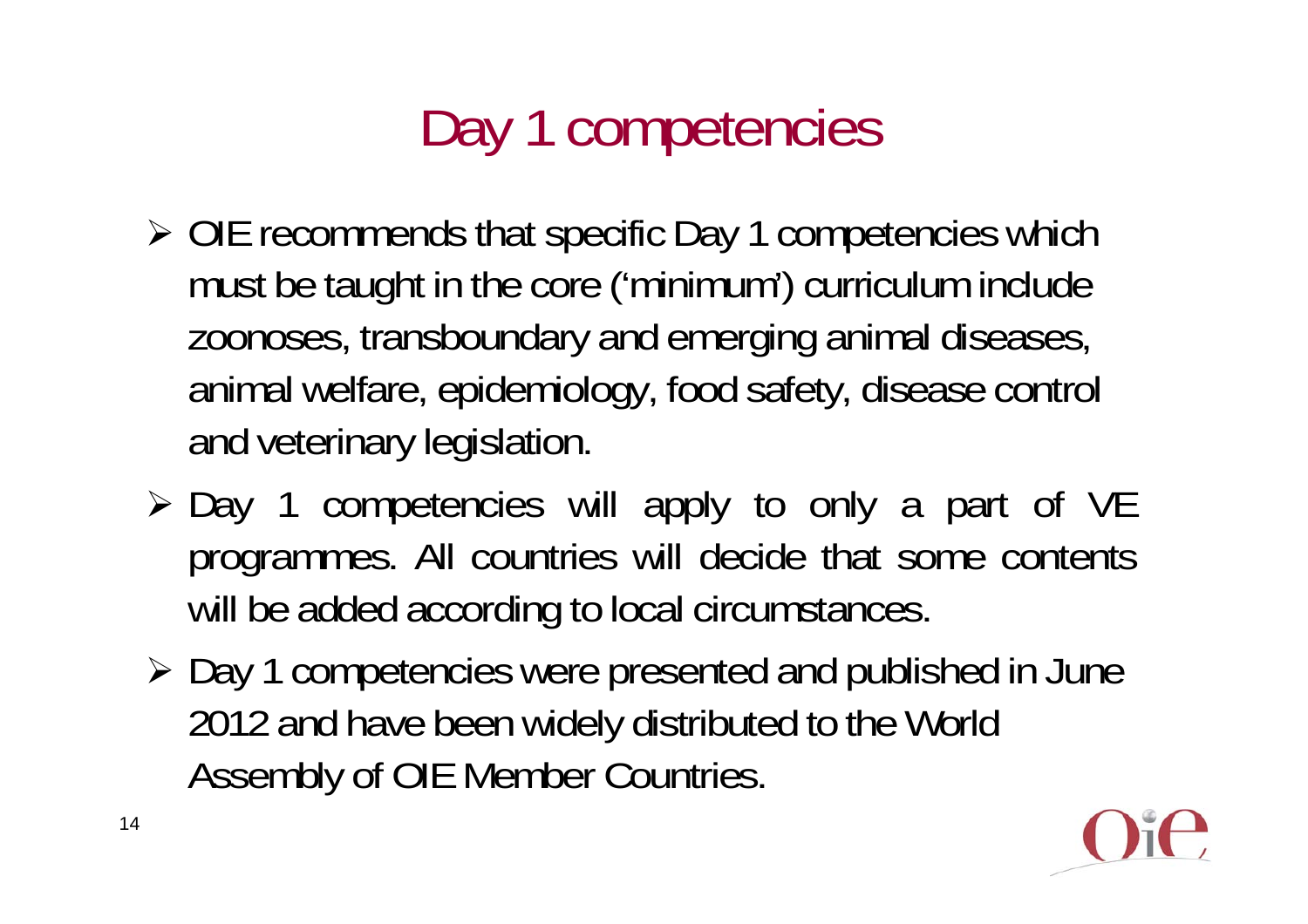# **Expectations**

- OIE respects national and regional specificities in VE.
- However policy makers on VE must be aware that day 1 competencies should be covered in the minimum basic curriculum.
- OIE acknowledges the work of accreditation and evaluation bodies. It is not the objective of the OIE to accredit VEE's or to enter into competition with accreditation bodies.
- ▶ OIE's expectations on VE are outcome based.

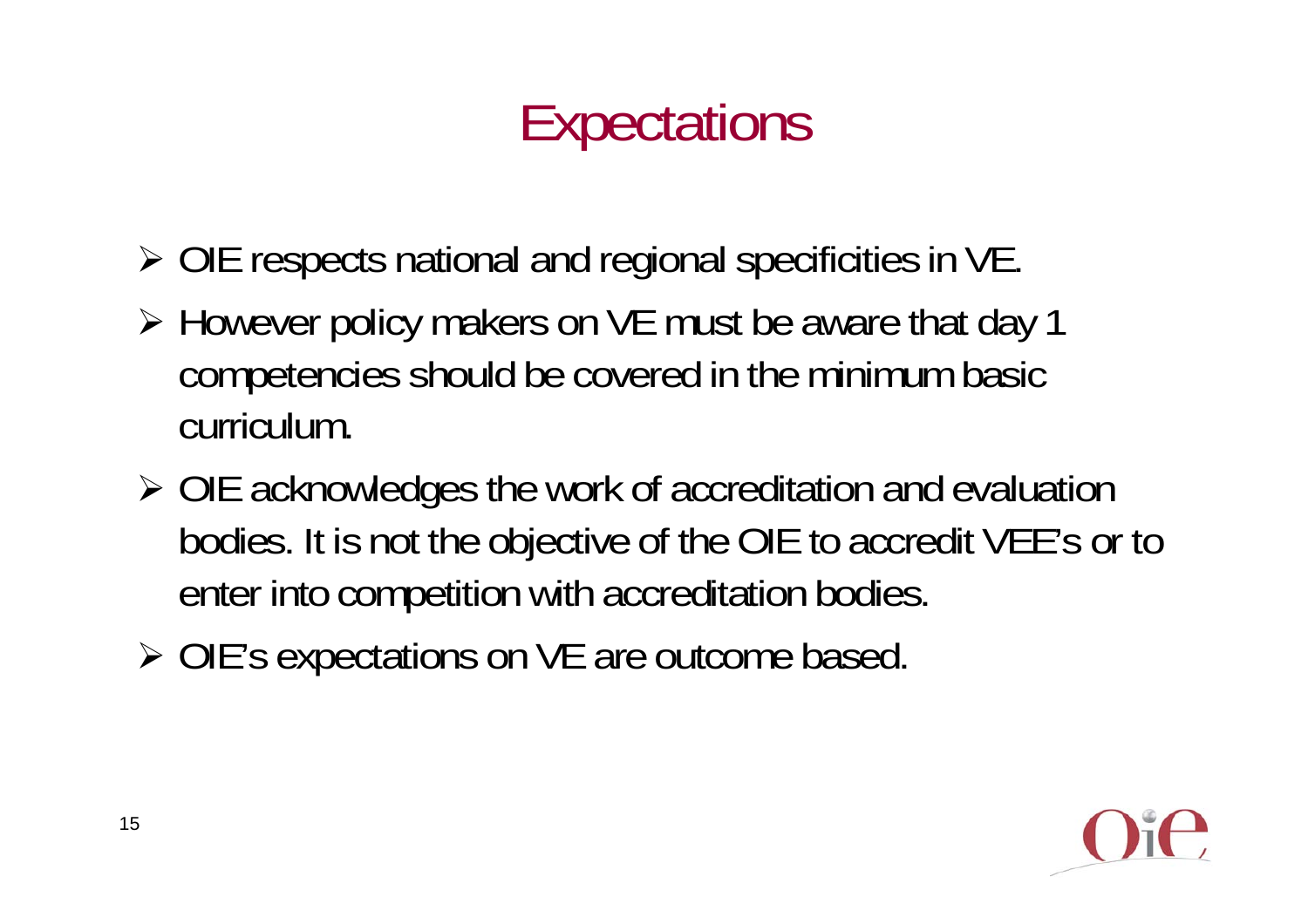#### Expectations (contd)

- OIE expects twinning projects between VEE's, and also VSB's, to lead to a sustainable improvement in national Veterinary Services compliance with OIE standards within the framework of the OIE PVS Pathway,
- Twinning projects are based on short periods exchanges of teachers and students ant the commitment to respect basic curriculum.

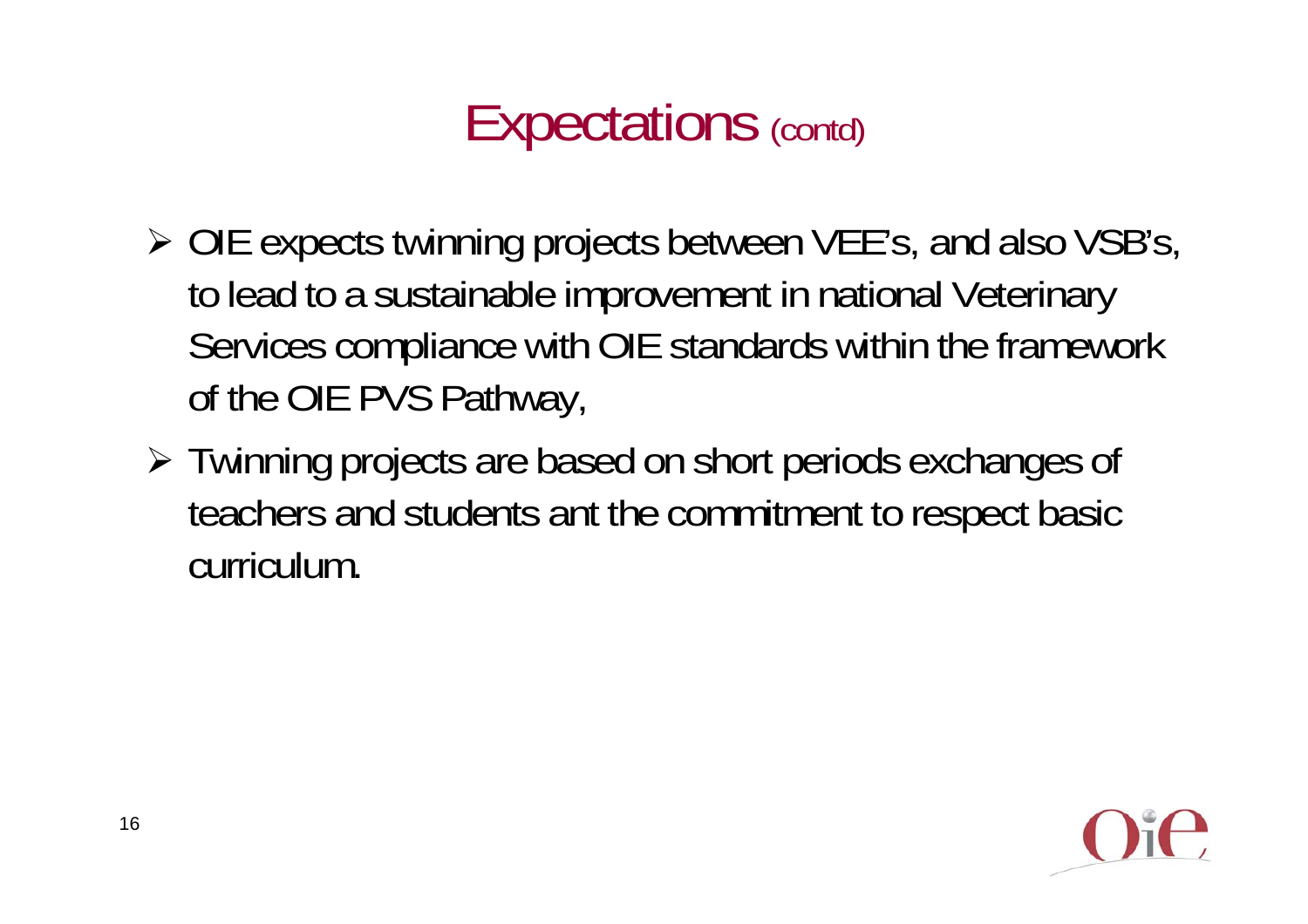#### A Guide to Veterinary Education Twinning Projects

- Twinning is part of the wider OIE initiative to improve the capacity of Veterinary Services in developing countries; it therefore has synergy with the OIE Evaluation of Performance of Veterinary Services (PVS) Pathway and the sister OIE Laboratory Twinning Programme.
- $\triangleright$  It essentially involves creating and supporting a link that facilitates the exchange of knowledge, ideas and experience between two VEE.
- OIE Twinning projects have <sup>a</sup> minimum duration of 2 years and <sup>a</sup> maximum of 3 years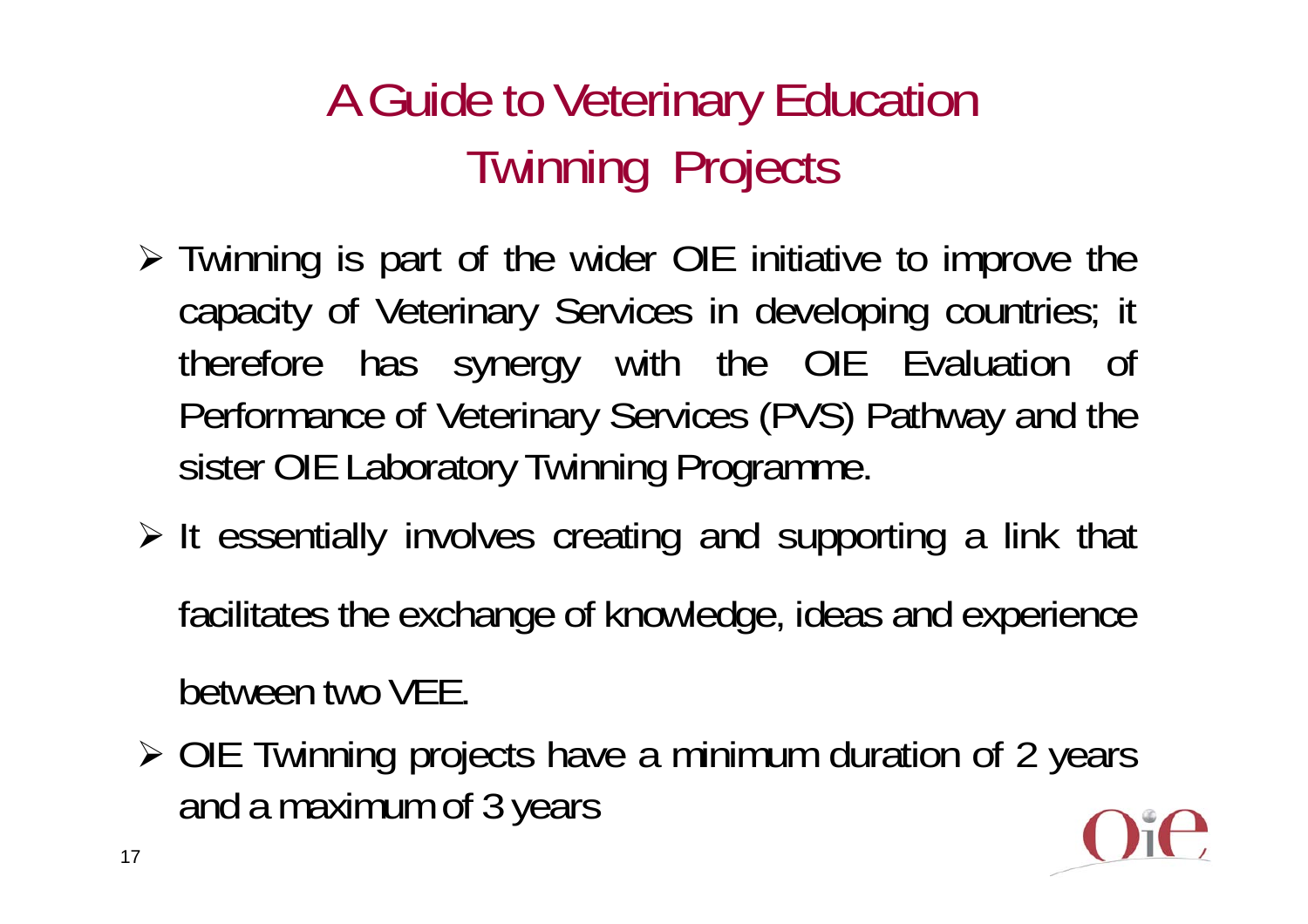# A Guide to Veterinary Education Twinning Projects

- Adherence to "Day 1 Competencies" provisions and the Model Core Curriculum Guidelines published by the OIE should be clearly mentioned in the Memorandum of Understanding and the twinning programme.
- The success of <sup>a</sup> Twinning project depends on the selection of appropriately matched institutions and well-defined achievable objectives. The project relies on the support and governance of national Veterinary Services.

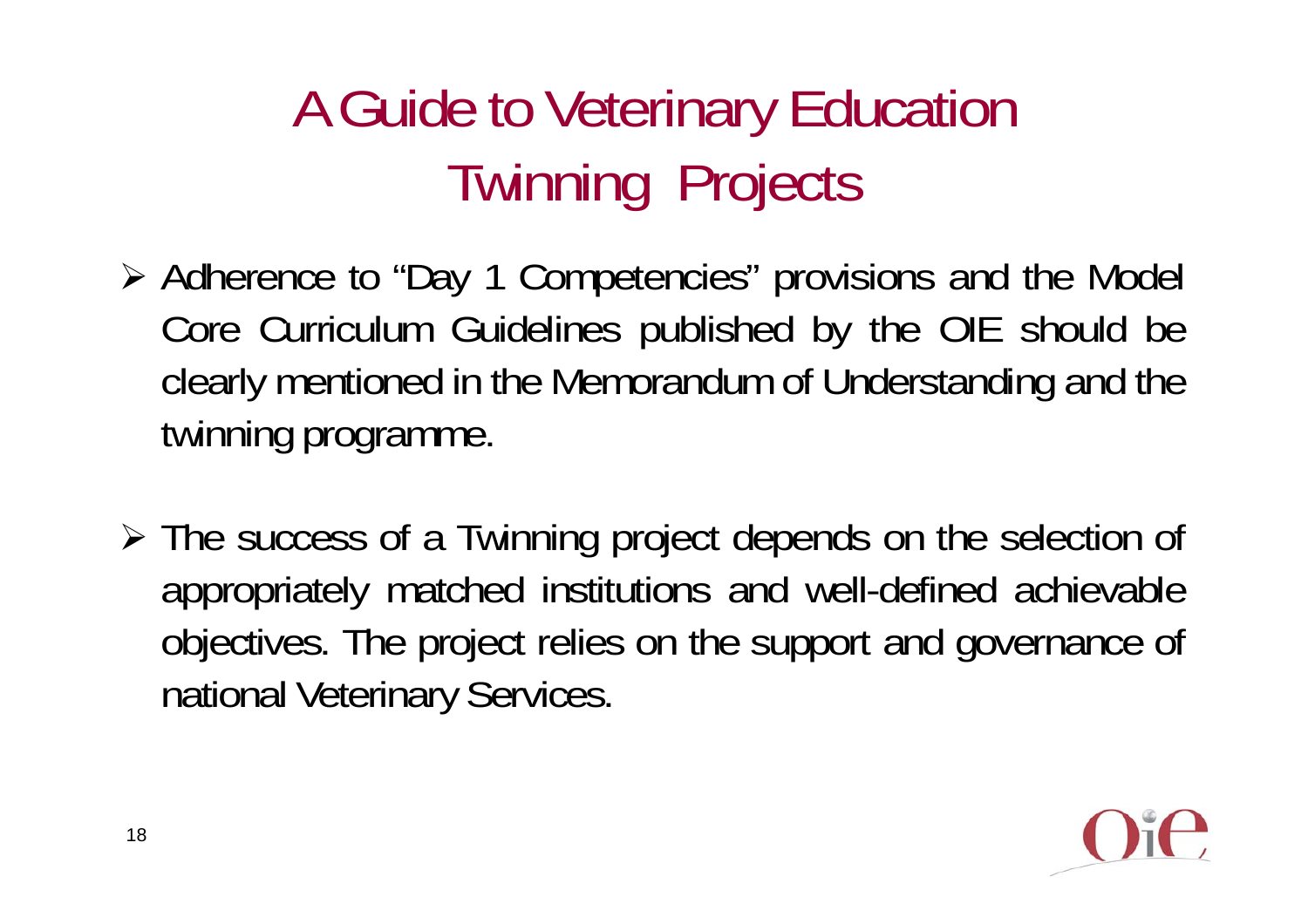#### Also refer to

#### *OIE Scientific and Technical Review Vol 28 (2), 2009*

…devoted to the improvement of students' education in global animal and public health, … in every veterinary faculty in the world.



http://web.oie.int/boutique/index.php?page=ficprod&id\_ produit=740&fichrech=1&lang=en&PHPSESSID=f57be 0b329feb592fccdd25b793861ed#sommaire

> Free access to PDF version for each chapter is available through OIE website

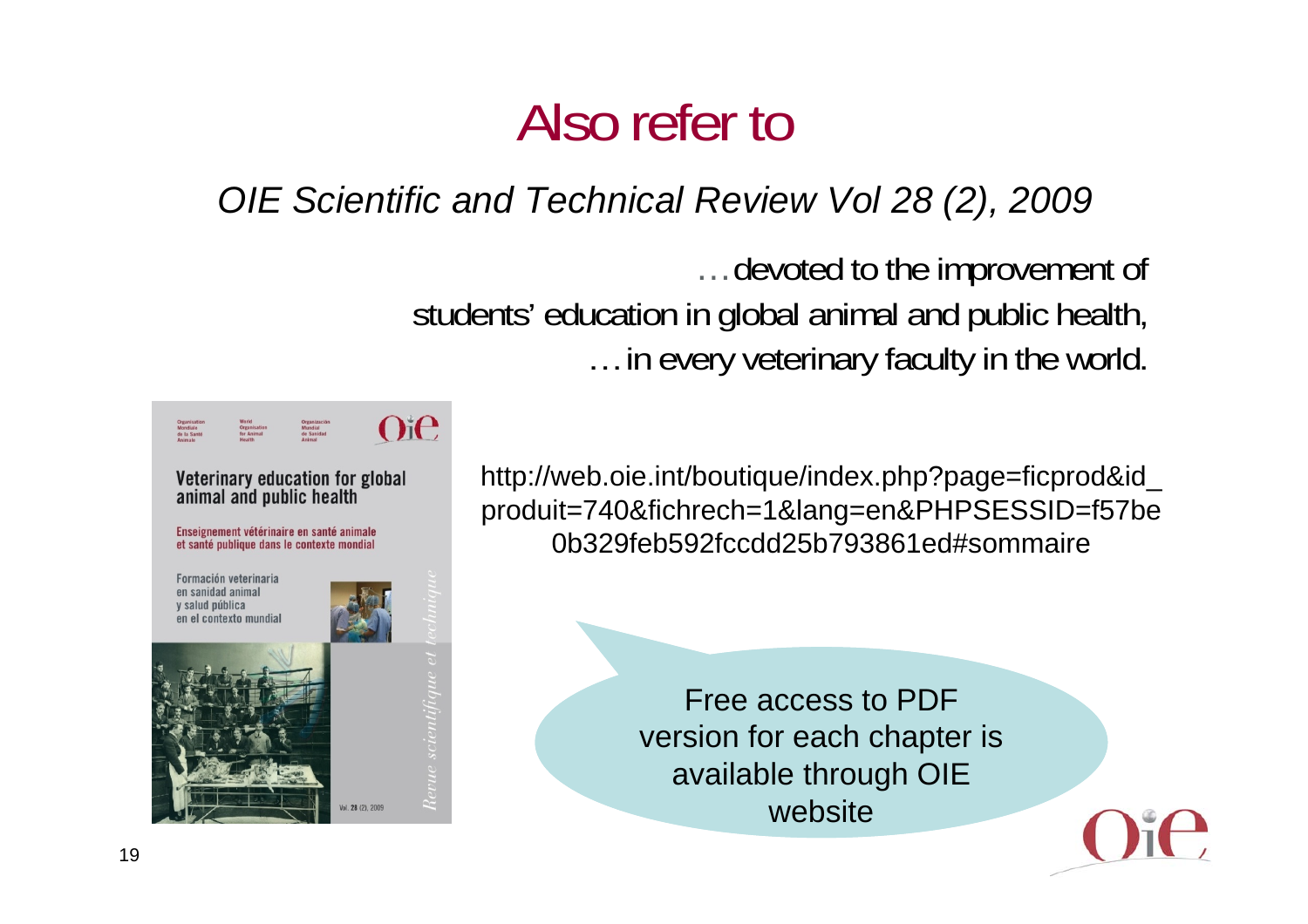## Conclusions

- Quality of Veterinary Education together with effective regulatory Veterinary Statutory Bodies are the cornerstones of good governance of Veterinary Services,
- OIE's objective within the larger framework of VEE is to ensure adequate knowledge to apply animal health standards among those who will be part of our Veterinary Services,
- OIE has the global mandate to support improvement of Veterinary Education that will ensure effective National Veterinary Services and better recognition of the importance of veterinary profession.